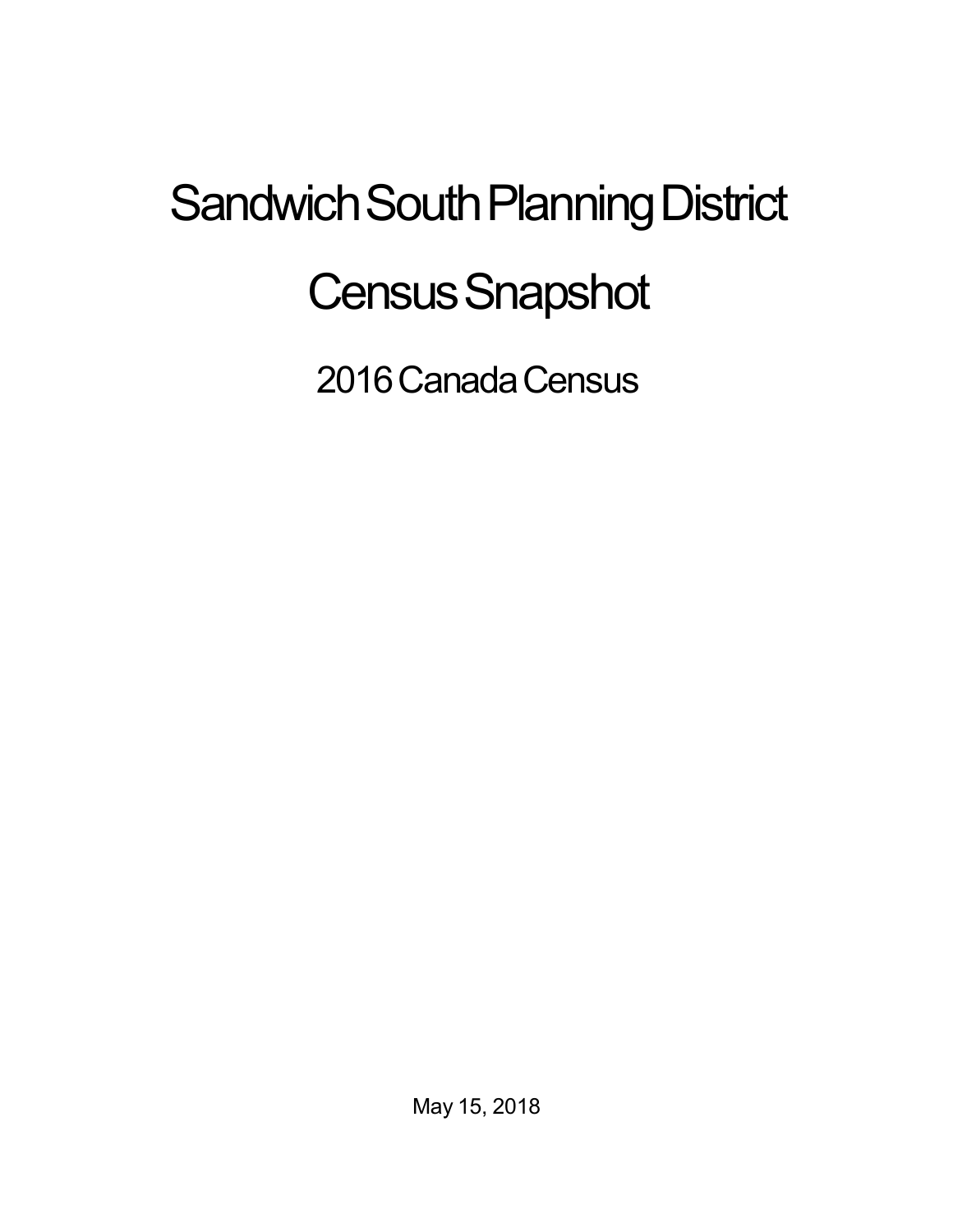City of Windsor Planning Department Sandwich South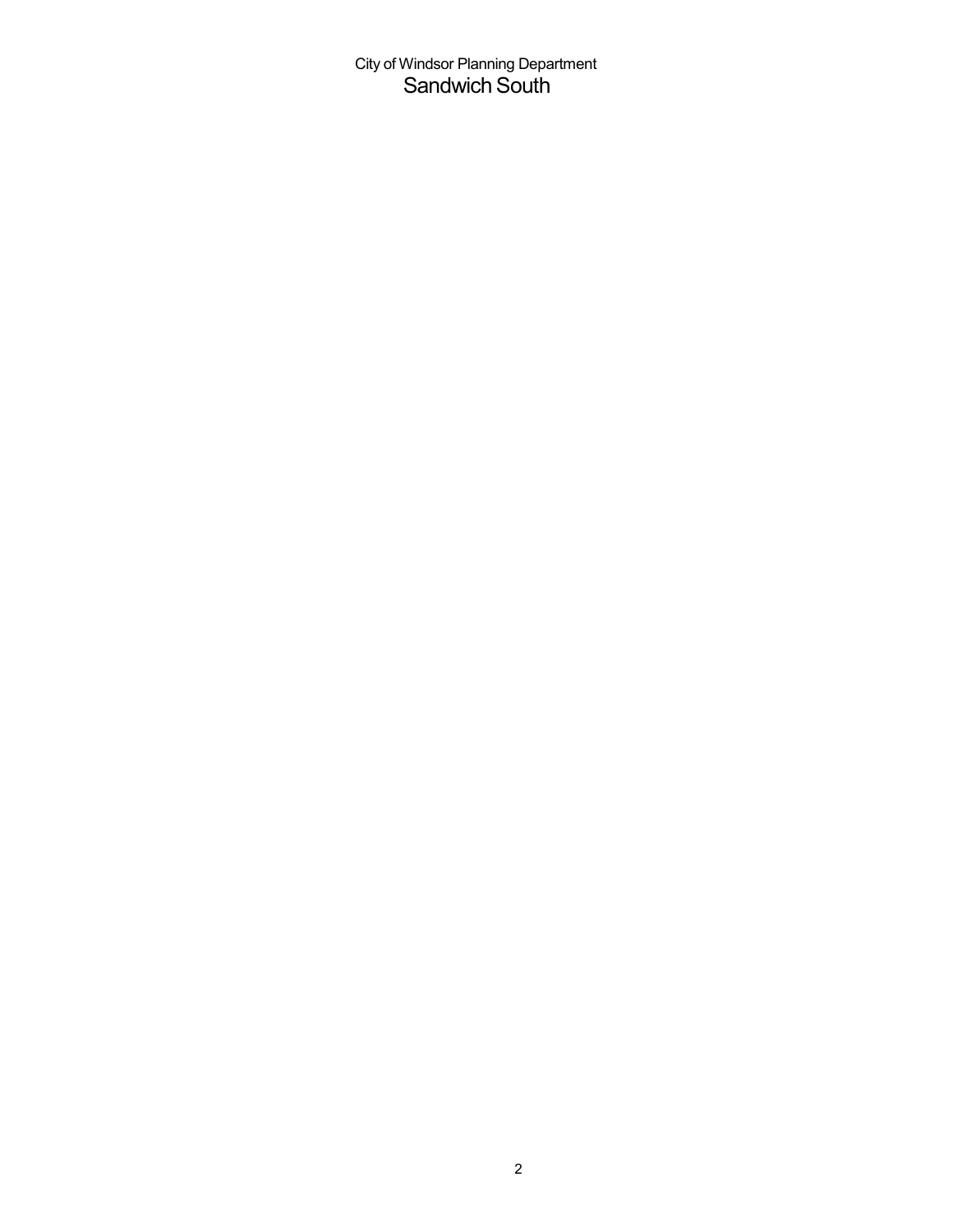## City of Windsor Planning Department 2016 Census Census Snapshot

| 2016 Census<br><b>Census Snapshot</b> | <b>Sandwich South</b> |     |
|---------------------------------------|-----------------------|-----|
|                                       |                       | %   |
| <b>Total Population</b>               | 1,111                 |     |
| <b>Males</b>                          | 593                   | 53% |
| Females                               | 517                   | 47% |
|                                       |                       |     |
| <b>2016 Population by Age</b>         | 1,111                 |     |
| 0 to 4 years                          | 41                    | 4%  |
| 5 to 9 years                          | 47                    | 4%  |
| 10 to 14 years                        | 54                    | 5%  |
| 15 to 19 years                        | 58                    | 5%  |
| 20 to 24 years                        | 74                    | 7%  |
| 25 to 29 years                        | 66                    | 6%  |
| 30 to 34 years                        | 64                    | 6%  |
| 35 to 39 years                        | 65                    | 6%  |
| 40 to 44 years                        | 70                    | 6%  |
| 45 to 49 years                        | 88                    | 8%  |
| 50 to 54 years                        | 94                    | 8%  |
| 55 to 59 years                        | 99                    | 9%  |
| 60 to 64 years                        | 65                    | 6%  |
| 65 to 69 years                        | 59                    | 5%  |
| 70 to 74 years                        | 56                    | 5%  |
| 75 to 79 years                        | 45                    | 4%  |
| 80 to 84 years                        | 31                    | 3%  |
| 85 to 89 years                        | 14                    | 1%  |
| 90 to 94 years                        | 9                     | 1%  |
| 95 to 99 years                        | 3                     | 0%  |
| 100 years and over                    | 1                     | 0%  |
|                                       |                       |     |
| 0 to 14 years                         | 141                   | 13% |
| 15 to 64 years                        | 749                   | 67% |
| 65 years and over                     | 221                   | 20% |
| 85 years and over                     | 34                    | 3%  |
|                                       |                       |     |
| <b>Average age of population</b>      | 43.7                  |     |
| <b>Median age</b>                     | 45.7                  |     |
|                                       |                       |     |
| <b>Families</b>                       | 293                   |     |
| Persons per family                    | 2.9                   | 1%  |
|                                       |                       |     |
| Total couple families                 | 254                   | 87% |